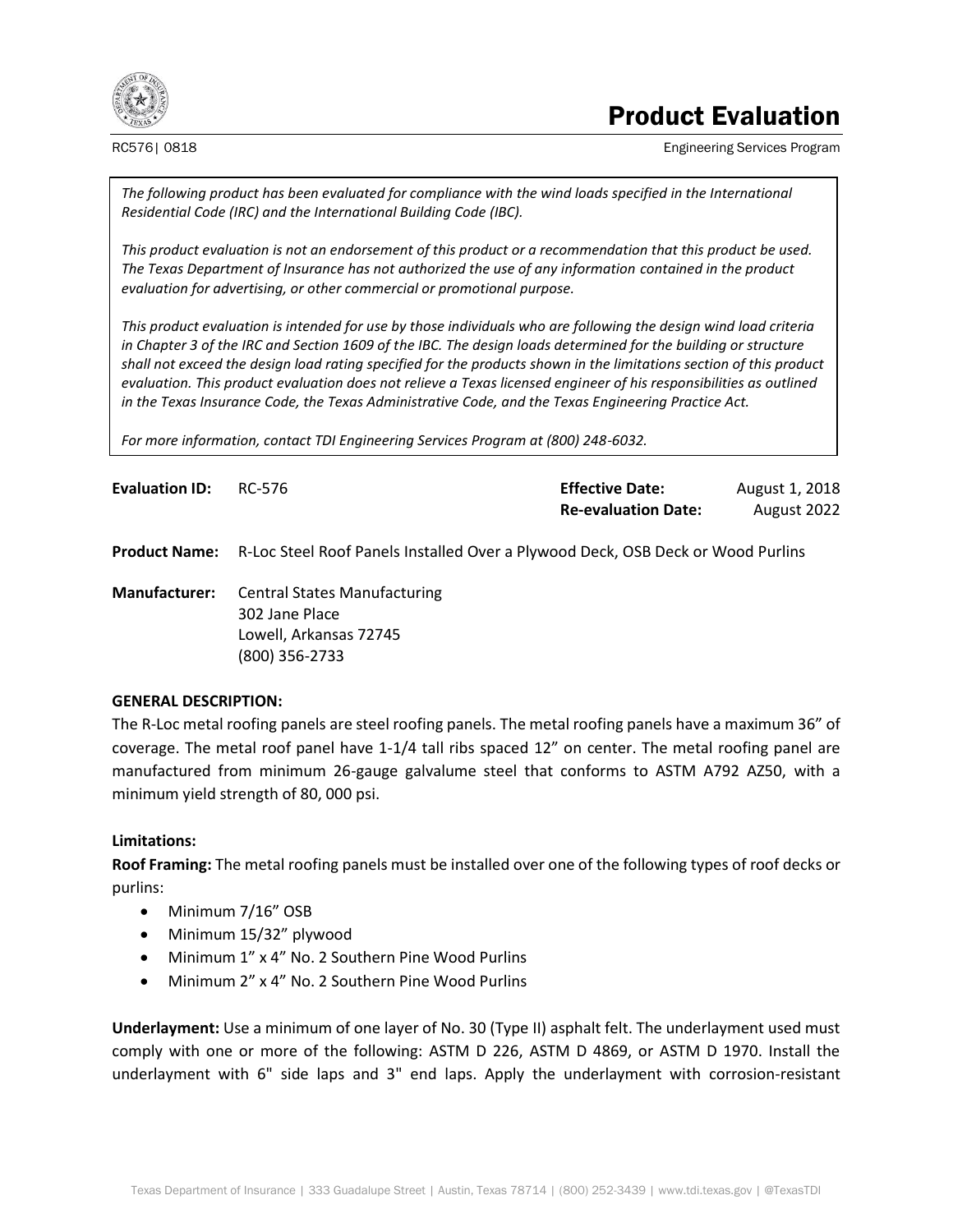fasteners in accordance with the manufacturer's installation instructions. Apply fasteners along the overlaps not farther apart than 36" on center.

**New Roof Deck Attachment:** The roof decking must meet or exceed the uplift requirements of the IRC and IBC. Install the decking in a manner to resist lateral loads.

**Installation over an Existing Roof Covering:** Installation over an existing roof covering is limited to a maximum of one existing layer of composition shingle, wood shingles, or shakes built up roofing or roll roofing applied over an existing solid roof deck of minimum 15/32" plywood. Note: Inspection of the existing roof deck must be made prior to the installation of the roof panels. The condition of the existing roof deck must be acceptable to receive the metal roofing panels before the metal roofing panel installation proceeds. Note: Underlayment is not required to be installed.

**Roof Slope:** The metal roof panels may be installed on roofs with a roof slope as low as 1/2:12 if the metal roofing panels have an applied lap sealant. The metal roofing panels may be installed on roofs with a roof slope as low as 3:12 without the use of an applied lap sealant

## I**nstallation:**

**General:** The metal roof panels must be installed in accordance with the manufacturer's recommended installation instructions and this product evaluation report.

**Attachment of Metal Roofing Panels**: The metal roof panels must be secured to the roof framing in one of the following ways:

- **Metal Roofing Panels to OSB OR Plywood Deck:** Minimum #10-16 1-1/2" Kwikseal MB Woodbinder screws, manufactured by Sealtite. The fasteners must be long enough to ensure a minimum penetration of 1/4" below the wood deck. (Note: If the metal roofing panels are installed over existing roof covering, then the fastener length must be increased so that the fasteners are long enough to have a minimum penetration of 1/4" below the existing roof deck). The required fastener pattern must be as specified in Tables 1 & 2. An illustration of the fastener pattern is shown in Figure 1.
- **Metal Roofing Panels to Nominal 1" x 4" or 2" x 4"Purlins:** Minimum #10-16 X 1-1/2" Kwikseal MB Woodbinder screws, manufactured by Sealtite. The required fastener pattern must be as specified in Table 3. An illustration of the fastener pattern is shown in Figure 2.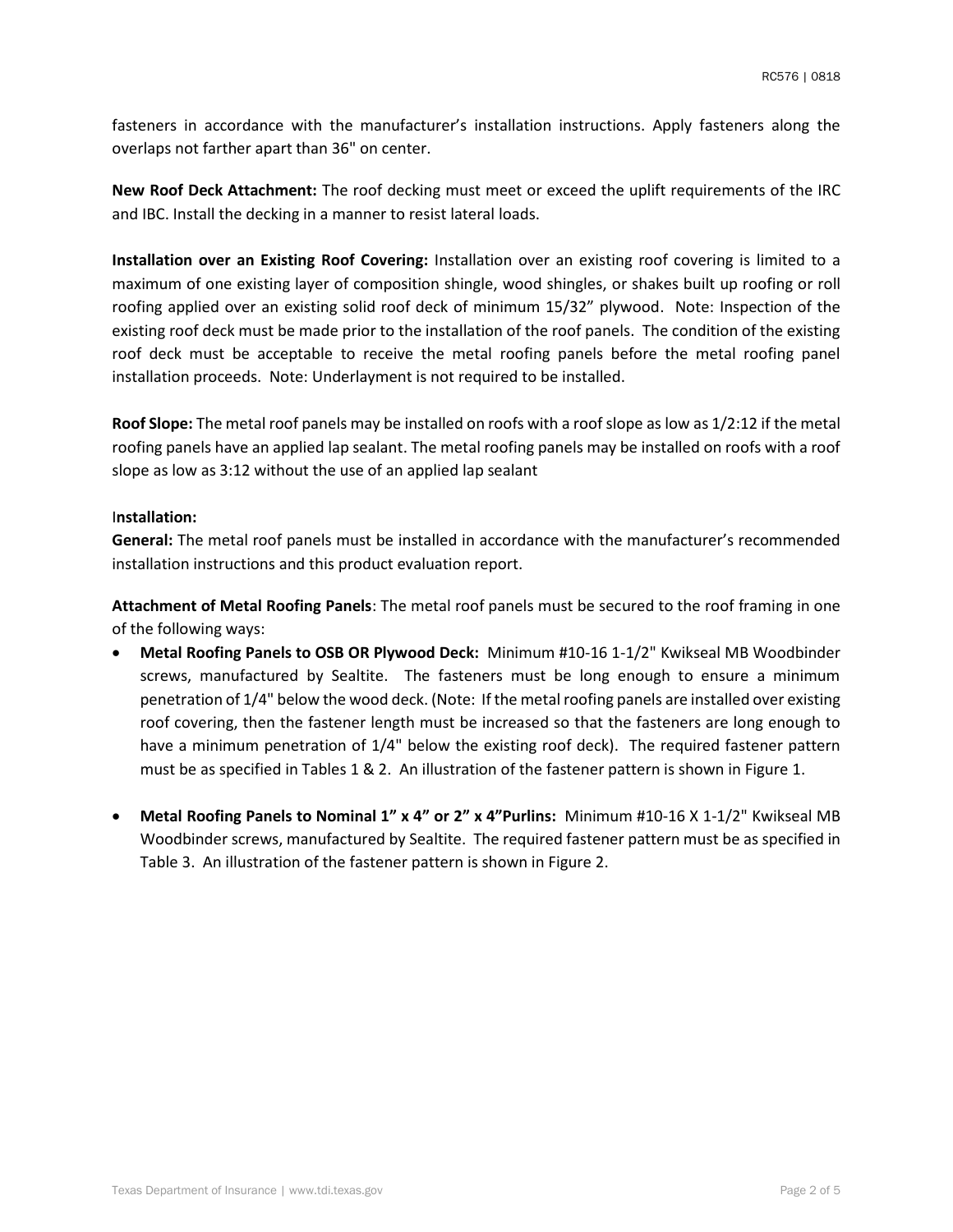| <b>Attachment of Panel to OSB</b> | <b>Design Wind Pressure (psf)</b> |
|-----------------------------------|-----------------------------------|
| 42" on center                     | 25.0                              |
| 36" on center                     | 34.8                              |
| 30" on center                     | 44.6                              |
| 24" on center                     | 54.4                              |
| 18" on center                     | 64.2                              |
| 12" on center                     | 74.0                              |

**Table 1.** Attachment of Minimum 26-gauge R-Loc Metal Panels to Min 7/16" OSB Panel

**Table 2.** Attachment of Minimum 26-gauge R-Loc Metal Panels to Min 15/32" Plywood

| <b>Attachment of Panel to Plywood</b> | <b>Design Wind Pressure (psf)</b> |
|---------------------------------------|-----------------------------------|
| 42" on center                         | 25.0                              |
| 36" on center                         | 41.1                              |
| 30" on center                         | 57.2                              |
| 24" on center                         | 73.3                              |
| 18" on center                         | 89.4                              |
| 12" on center                         | 105.5                             |

**Table 3.** Attachment of Minimum 26-gauge R-Loc Metal Panels to Min. 1" x 4" No. 2 Southern

| <b>Purlin Spacing</b> | <b>Design Wind Pressure (psf)</b> | <b>Number of Screws Per Purlin to</b>     |
|-----------------------|-----------------------------------|-------------------------------------------|
|                       |                                   | <b>Truss/Rafter</b>                       |
| 42" on center         | 25.0                              | Two (2) No. 8 x 2.5" for Minimun 1" x 4"  |
| 36" on center         | 41.1                              | purlins or Two (2) No. 8 x 3" for 2" x 4" |
| 30" on center         | 57.2                              | purlins                                   |
| 24" on center         | 73.3                              |                                           |
| 18" on center         | 89.4                              |                                           |
| 12" on center         | 105.5                             |                                           |

- **Roof Framing Members:** Space the roof-framing members a maximum of 24" on center.
- **Alternative Underlayment:** Use minimum of one layer of self-adhering underlayment that complies with ASTM D 1970. Install the underlayment per the manufacturer's installation instructions.
- **Trims, Closures, and Accessories:** Install components, such as the eave trim, rake trim, ridge trim, hip trim, and valley trim as required by the manufacturer.
- **Panel Side L**aps: Minimum 1/4-14 x 7/8" Lap Tek screws with a sealing washer. The fasteners must be spaced a maximum of 24" on center along the length of the side lap.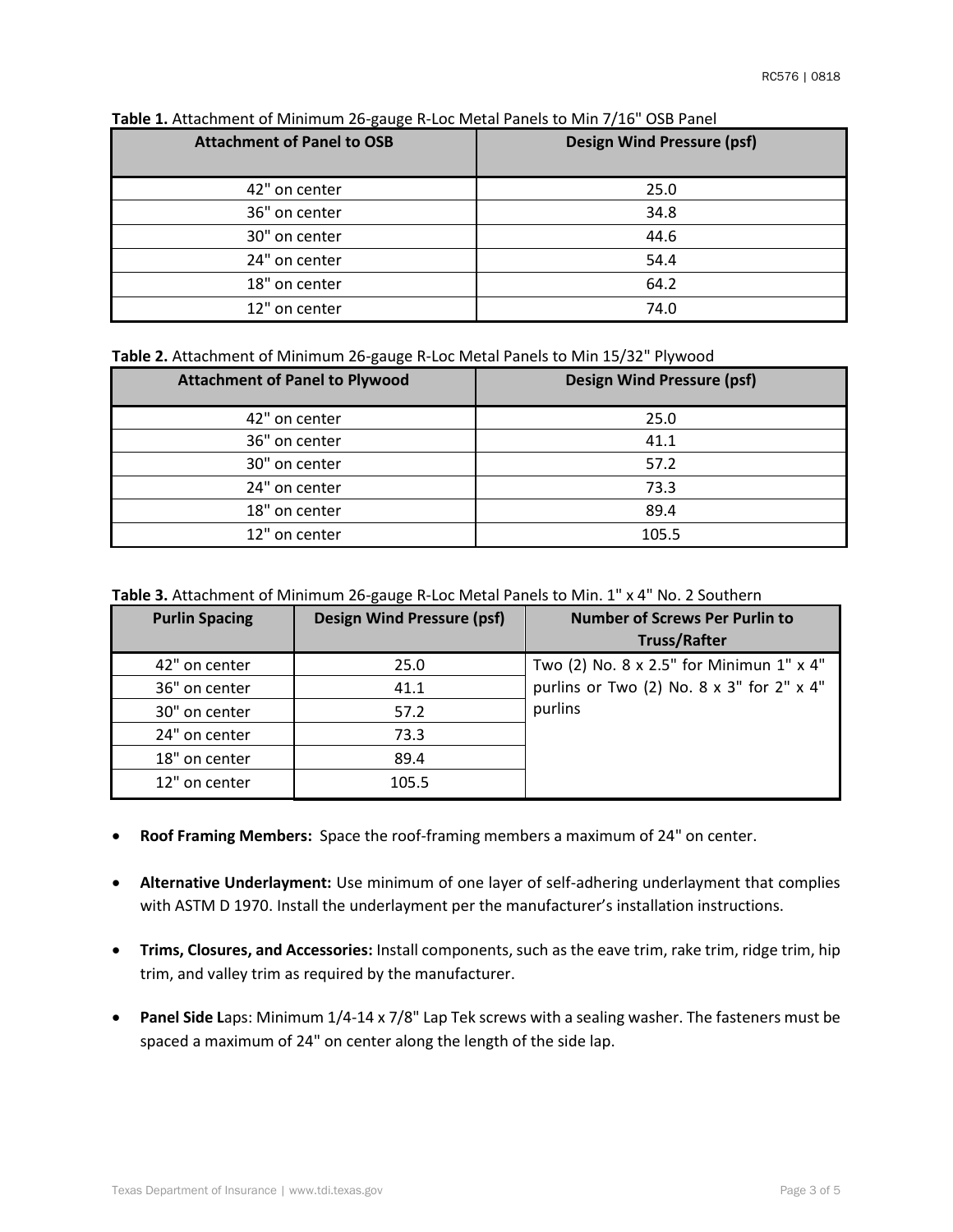- **Panel Ends and End Laps:** Minimum No. 10-16 x 1-1/2" Kwikseal MB Woodbinder screws manufactured by Sealtite. Refer to Figure 1 and Figure 2. For solid wood decks, the fasteners must be long enough to ensure a minimum penetration of 1/4" below the wood deck. (Note if the metal roofing panels are installed over an existing roof covering, then the fastener length must be increased so that the fasteners are long enough to have a minimum penetration of 1/4" below the existing roof deck.
- **Panel Edges:** Minimum No. 10-16 x 1-1/2" Kwikseal II Woodbinder screws, manufactured by Sealtite. Along the edge of the panel, the fasteners must be spaced the same spacing as for the line of fasteners in Tables 1-3. For solid wood decks, the fasteners must be long enough ensure a minimum penetration of 1/4" below the wood deck. (Note: if the metal roofing panels are installed over an existing roof covering, then the fasteners length must be increased so that the fasteners are long enough to have a minimum penetration of 1/4" below the existing deck.
- **Trims, Closures, and Accessories:** Components, such as the eave trim, rake trim, ridge trim, hip trim, and valley trim must be installed as required by the manufacturer.
- **Note:** Keep the manufacturer's installation instructions available on the job site during installation. Use Corrosion Resistant fasteners as specified in the IRC, the IBC, and the Texas Revisions.